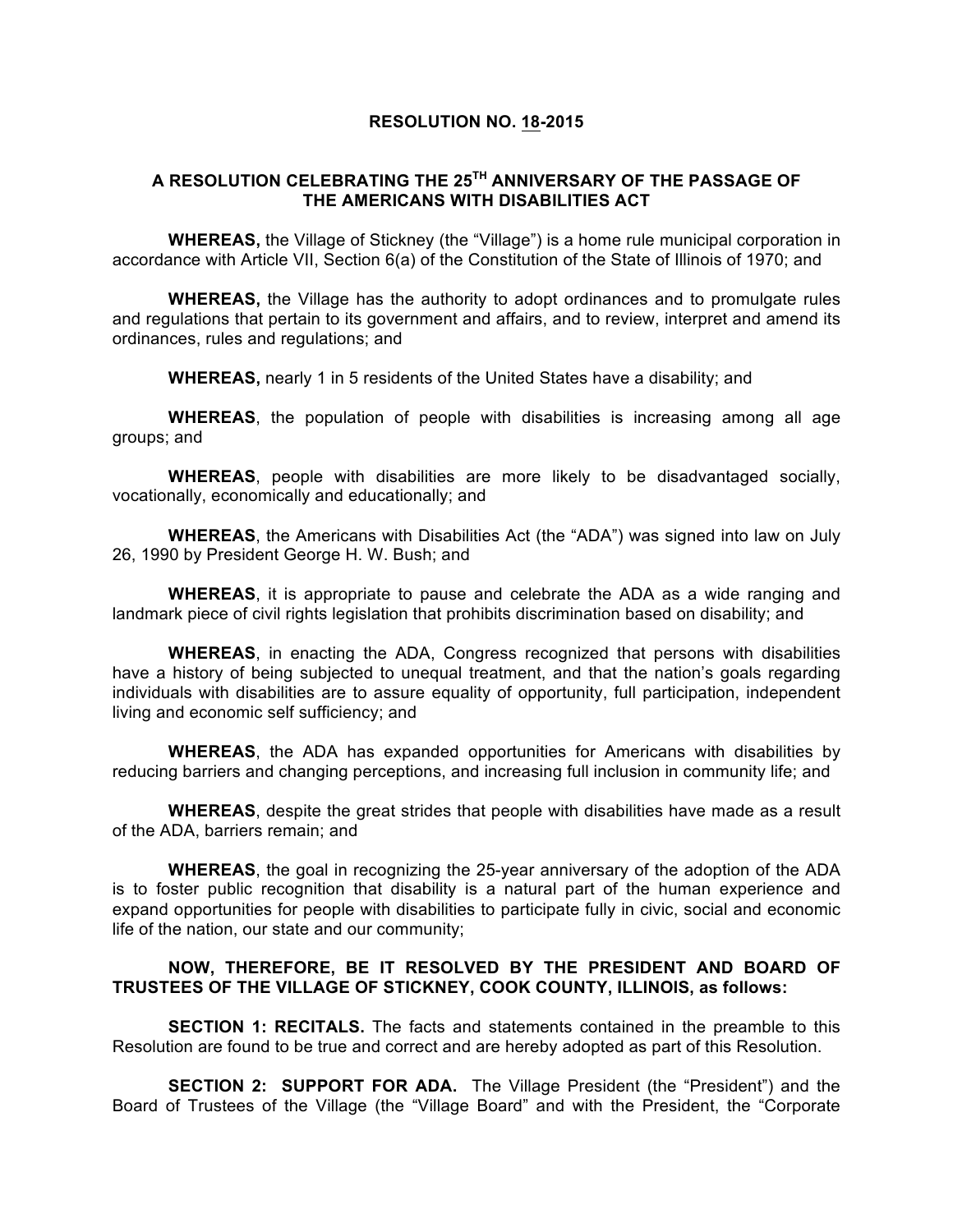Authorities") hereby find that the most effective way in which to celebrate this milestone 25-year anniversary of the Americans with Disability Act is to reaffirm our opposition to discrimination based on disability and to strive to promote full implementation of the Americans with Disabilities Act. The Corporate Authorities further encourage the reduction of stigma and discrimination against people with disabilities through education and training. The Corporate Authorities hereby state their support for the pursuit of programs to ensure that the spirit and founding provisions of the Americans with Disabilities Act are maintained, implemented and enforced, as there is no higher calling than to recognize the dignity and worth of all people.

**SECTION 3: EFFECTIVE DATE.** This Resolution shall be in full force and effect from and after its passage and approval as provided by law.

(THE REMAINDER OF THIS PAGE INTENTIONALLY LEFT BLANK)